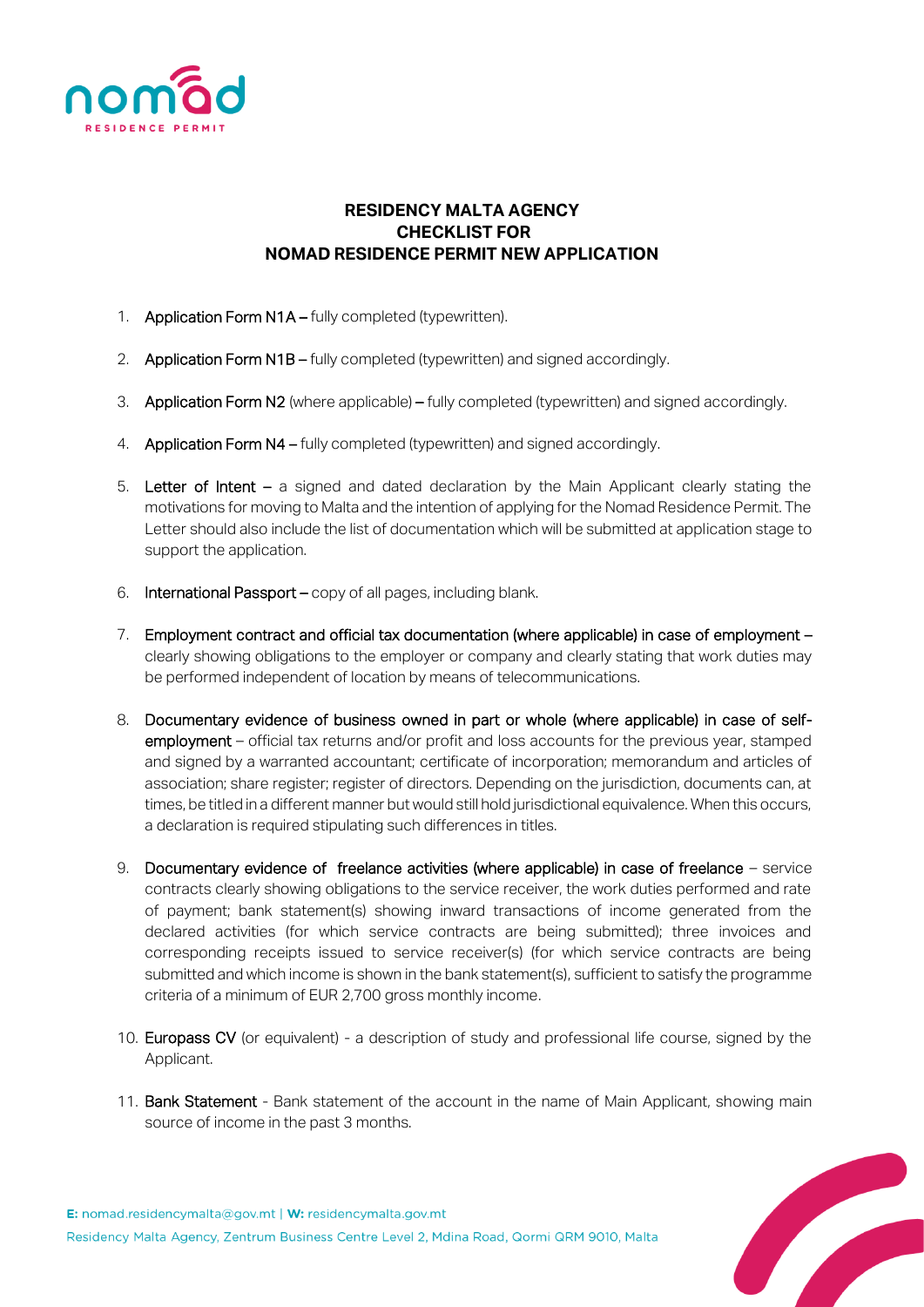

- 12. Local/international health insurance policy Comprehensive health-insurance policy, showing all aspects being covered, which supports the applicant and all beneficiaries in the eventuality of requiring any type of medical assistance or hospitalisation during the whole period of stay in Malta. If any of the beneficiaries travels within the Schengen Area, they are requested to apply for a separate travel insurance covering their stay.
- 13. Marriage Certificate (where applicable) this certificate is required for each married couple included in the application.
- 14. Birth Certificate of family members (where applicable) a copy of the original birth certificate is required for each additional dependant.
- 15. Change of Name Documents (where applicable) In the event that the Main Applicant and/or any of his/her dependants has/have undergone an official name/surname change,
- 16. Affidavit of Dependency (where applicable) Main Applicant must provide an affidavit of dependency for each dependant over 18 years of age on date of application. The affidavit must declare that at the time of application, the said dependant is principally physically or economically dependent on main applicant, hence satisfying the requirements for dependency.
- 17. Award of custody/guardianship (where applicable) in case where a court/legal judgement would have given the custody/guardianship of a minor dependant, the relative documentation must be provided. For example, if a parent would have been given sole custody, the court/legal ruling granting such sole custody must be attached.
- 18. Proof of Accommodation Main Applicant will be requested to submit a proof of address where he/she will be staying once application is approved by the Agency. This should clearly show the name of the applicant(s) and the duration of the stay.

## Notes to applicants:

It is the applicant's responsibility to ensure that his immigration status in Malta is regular as per stipulated Immigration Regulations before submitting the application. Any applications of overstaying individuals will be refused. The receipt of application issued to the applicant upon submission of application for a Nomad Residence Permit is not an extension of your stay as stipulated by the immigration document in hand.

All supporting documentation must be submitted in English. Any documents not in the English language must be accompanied by any official translation into English. Translations must be prepared by a professional translator (officially accredited by a court of law), a government agency, an international organisation, or a similar official institution. The translator should include their full name, date, residential or business address, telephone number, email address and website. If the translation is prepared by a company whose sole or main business is doing professional translation, paper bearing the company letterhead should be utilised, thus providing all details relevant to the firm which produced the translation. The translation must be signed and stamped by at least one authorised signatory of the translating company.<br>
ad.residencymalta@gov.mt | **W:** residencymalta.gov.mt<br>
ncy Malta Agency, Zentrum Business Centre Lev translating company.